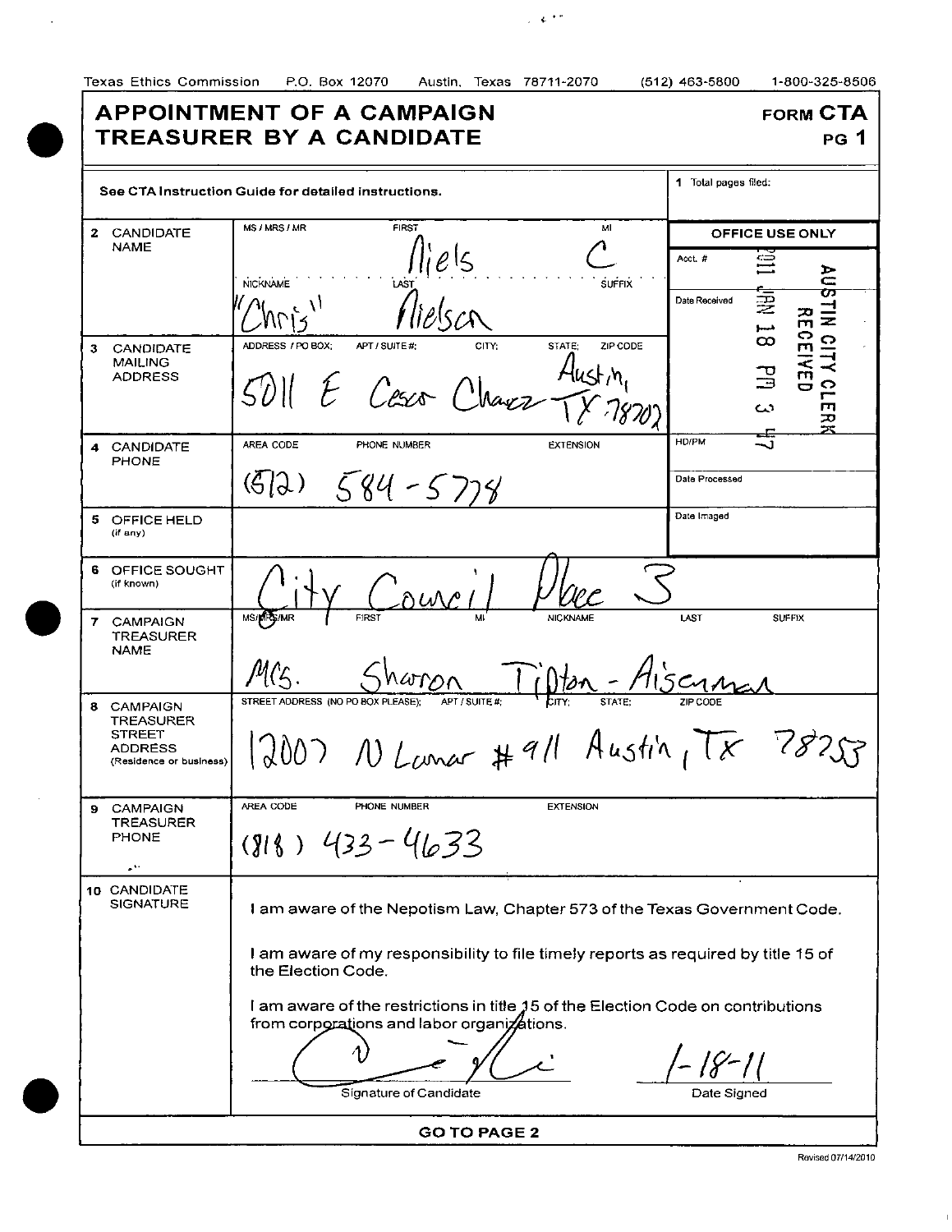$\bar{\beta}$ 

ă,

| <b>CANDIDATE MODIFIED</b><br><b>REPORTING DECLARATION</b>                                                                                                                                                                                                                                                                                                                        | <b>FORM CTA</b><br>PG <sub>2</sub> |  |
|----------------------------------------------------------------------------------------------------------------------------------------------------------------------------------------------------------------------------------------------------------------------------------------------------------------------------------------------------------------------------------|------------------------------------|--|
|                                                                                                                                                                                                                                                                                                                                                                                  |                                    |  |
| <b>COMPLETE THIS SECTION ONLY IF YOU ARE</b><br><b>CHOOSING MODIFIED REPORTING</b>                                                                                                                                                                                                                                                                                               |                                    |  |
| This declaration must be filed no later than the 30th day before<br>the first election to which the declaration applies. "                                                                                                                                                                                                                                                       |                                    |  |
| ** The modified reporting option is valid for one election cycle only. **<br>(An election cycle includes a primary election, a general election, and any related runoffs.)                                                                                                                                                                                                       |                                    |  |
| • Candidates for the office of state chair of a political party<br>may NOT choose modified reporting. **                                                                                                                                                                                                                                                                         |                                    |  |
| I do not intend to accept more than \$500 in political contributions or<br>make more than \$500 in political expenditures (excluding filing fees)<br>in connection with any future election within the election cycle.<br>I understand that if either one of those limits is exceeded, I will be<br>required to file pre-election reports and, if necessary, a runoff<br>report. |                                    |  |
| Signature of Candidate<br>Year of election(s) or election cycle to<br>which declaration applies                                                                                                                                                                                                                                                                                  |                                    |  |
|                                                                                                                                                                                                                                                                                                                                                                                  |                                    |  |
|                                                                                                                                                                                                                                                                                                                                                                                  |                                    |  |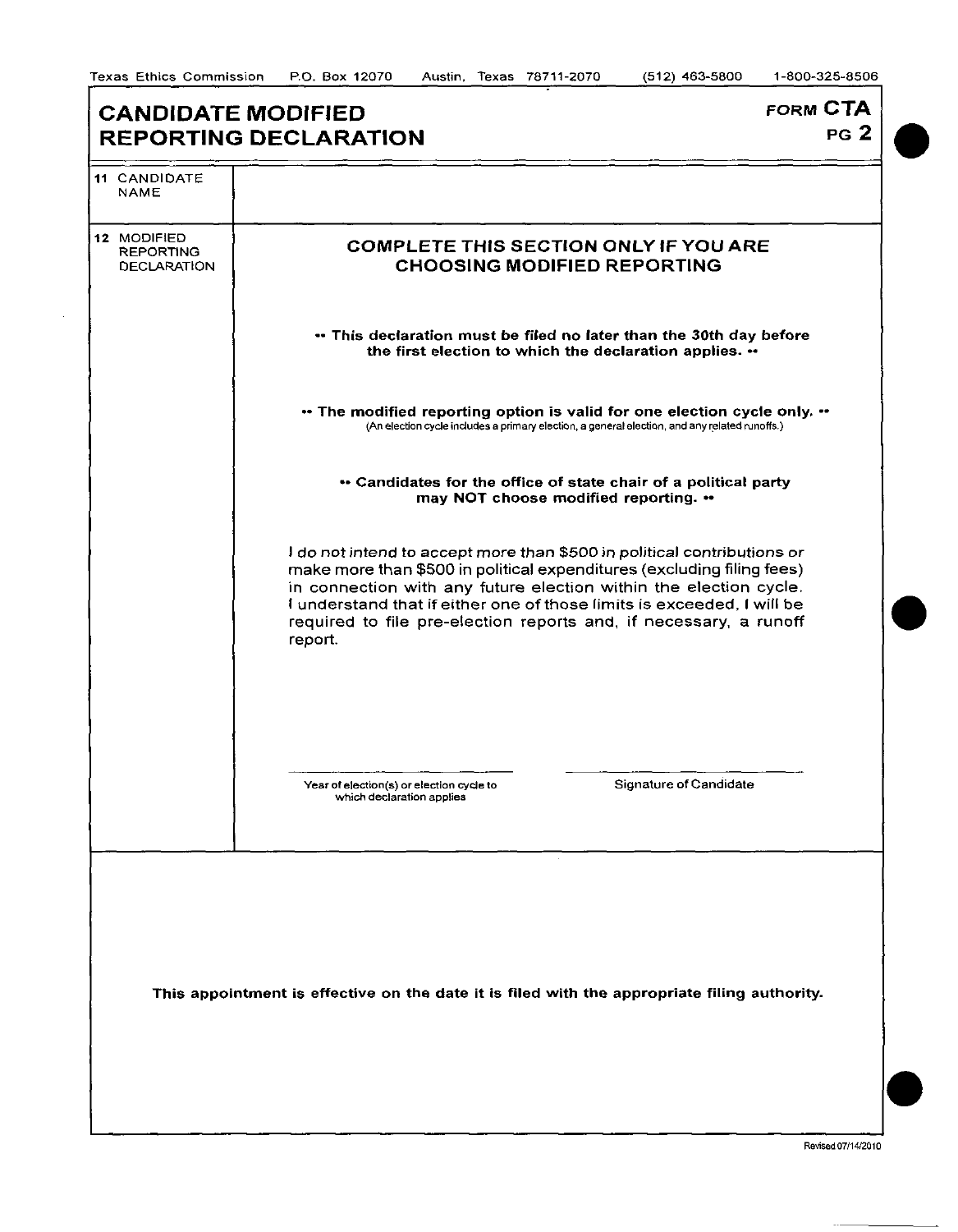$\frac{1}{2}$  ACCOUNT NUMBER: (Ethics Commission Filers)

 $\overline{3}$  NAME OF CANDIDATE (Please type or prinl)

(Please type Or print)

(Please type or print)

(Please type or print)

(Please type or prinl)

NAME OF COMMITTEE (Please type or prinl)

 $8$  NAME OF CAMPAIGN TREASURER

5

7

4 1 TELEPHONE NUMBER OF CANDIDATE

1 ADDRESS OF CANDIDATE

\_6j OFFICE SOUGHT BY CANDIDATE

## CODE OF FAIR CAMPAIGN **PRACTICES**

FORM CFCP **COVER SHEET** 

OFFICE USE ONLY

Pursuant to chapter 258 of the Election Code, every candidate and political committee is encouraged to subscribe Campaign Practices. The Code may be filed w authority upon submission of a campaign tre form. Candidates or political committees current campaign treasurer appointment on file 1997, may subscribe to the Code at any time.

| d to subscribe to the Code of Fair<br>hay be filed with the proper filing<br>campaign treasurer appointment<br>committees that already have a<br>ntment on file as of September 1,<br>at any time. | Date Received<br>NIJSN<br>$\ddot{\ddot{\Xi}}$<br>$\overline{\Omega}$                                                                                             |  |  |
|----------------------------------------------------------------------------------------------------------------------------------------------------------------------------------------------------|------------------------------------------------------------------------------------------------------------------------------------------------------------------|--|--|
| Campaign Practices is voluntary.                                                                                                                                                                   | HD / PM<br>ິ<br>ເມ<br>Date Processed<br>ഗ                                                                                                                        |  |  |
|                                                                                                                                                                                                    | Date Imaged                                                                                                                                                      |  |  |
| CANDIDATE<br>If filing as a candidate, complete boxes 3 - 6 then<br>read and sign page 2.<br>TITLE (Dr., Mr., Ms., etc.)<br><b>FIRST</b><br>الاداد<br><b>NICKNAME</b><br>LAST                      | POLITICAL COMMITTEE<br>If filing for a political committee, complete boxes 7<br>and 8 then read and sign page 2.<br>MI<br>istian<br>SUFFIX (Sr., Jr., III, etc.) |  |  |
|                                                                                                                                                                                                    |                                                                                                                                                                  |  |  |
| AREA CODE<br><b>EXTENSION</b><br>PHONE NUMBER<br>ADDRESS / PO BOX:<br>STATE:<br>ZIP CODE<br>APT / SUITE #:<br>CITY:                                                                                |                                                                                                                                                                  |  |  |
| Cesi<br>havez HILS                                                                                                                                                                                 |                                                                                                                                                                  |  |  |
|                                                                                                                                                                                                    |                                                                                                                                                                  |  |  |

Subscription to the Code of Fair Campaign Pr

TITLE (Dr., Mr., Ms., atc.) FIRST

NICKNAME LAST

GO TO PAGE 2

 $Mrs$  Sharvn

Aiscrnan

œ Printed on recycled paper (Revised 01/23/1998)

Ml  $\begin{array}{c}\nM1 \\
M1\n\end{array}$ 

SUFFIX (Sr., Jr., Ill, eic.)